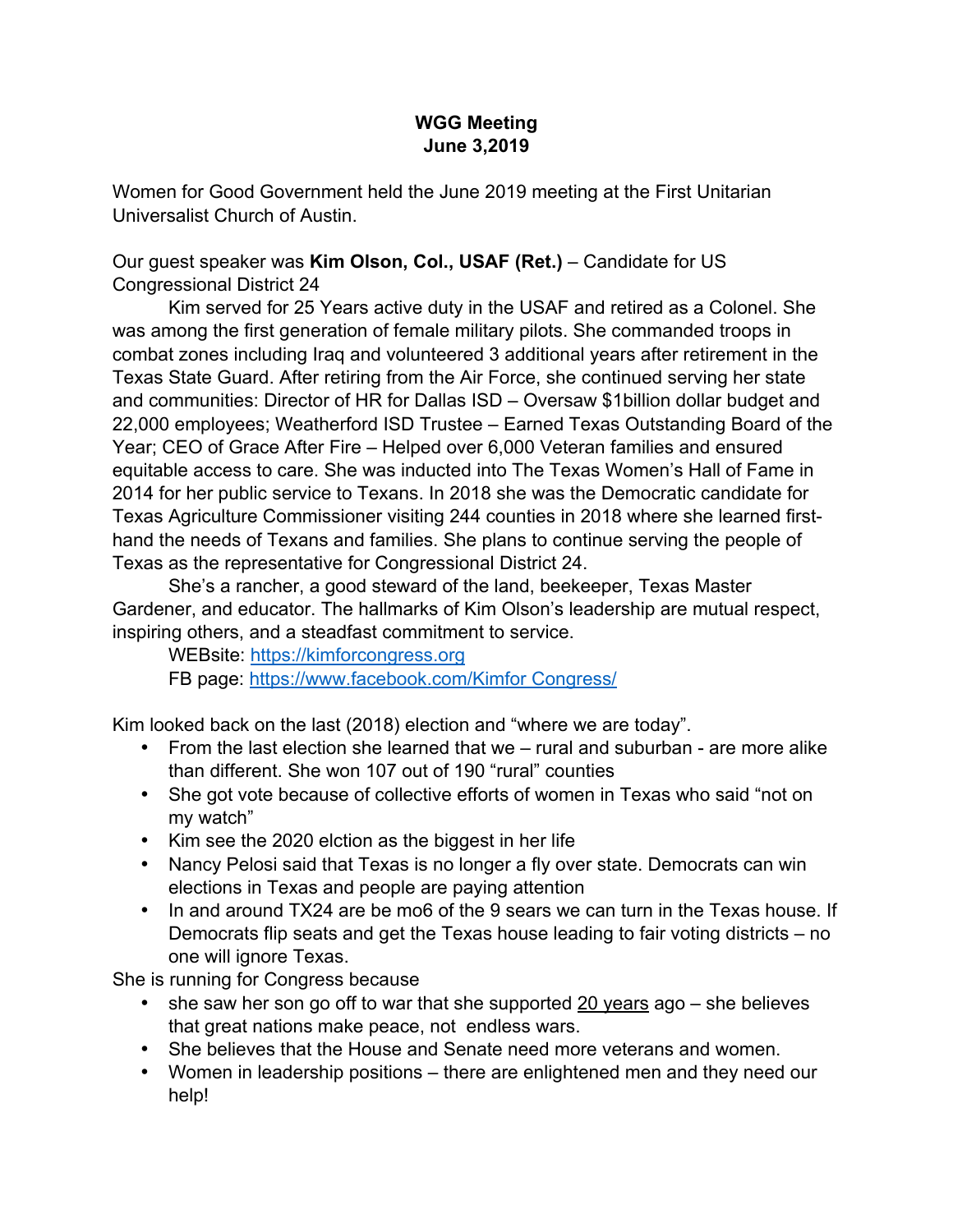• She's running for our daughters – when we take away women's control over their own bodies we take away their freedom

Q: Thoughts on citizen question on the census

A: If we keep the citizen question out we will get a more accurate census – how many people live where.

# Q: Guns

A: Moms Demand Action – Kim supports and is supported by. She supports enacting and enforcing reasonable gun laws (including fingerprint lock, insurance, universal background checks). "Weapons of war belong in war."

## Q: Reaction to Mueller Report

A: What do you want your elected officials focusing on? Supports impeachment inquiry. Strategically Dems need to win the Senate and House especially if Trump is elected again.

Q: Mitch McConnell and his unfettered power

A: Elect Democrats to the Senate and get rid of him at least as Majority leader (Democrats to the House to keep Speaker)

Q: Water and Climate change

A: Just one example of what Kim would do – cover crops (rather than fallow ground) would hold temperature rise in check … anything green produces oxygen

Q: Are we in danger that so much farm land is owned by China?

A: No, but in S.C. China owns 85% of pork production – we are all interconnected

Q: Any comment on "Thirst for Power: Energy, Water and Human Survival" by Michael Webber

A: We are all part of the food chain – water, air food - we have to work in bipartisan way

Q: How do we address increasing automation of jobs

A: Sometimes it is a matter of safety. Public education – vocations ed., technical edu., etc.. We need to educate people so when they get out of high school or college they can get a job. Civil service- not only military. Intern/mentorship programs. Get out of Debt.

Q: Guaranteed minimum wage (federal)?

A: Pay a livable wage.

 Power of the Consumer – we can exert great power by how and what we consume (buy)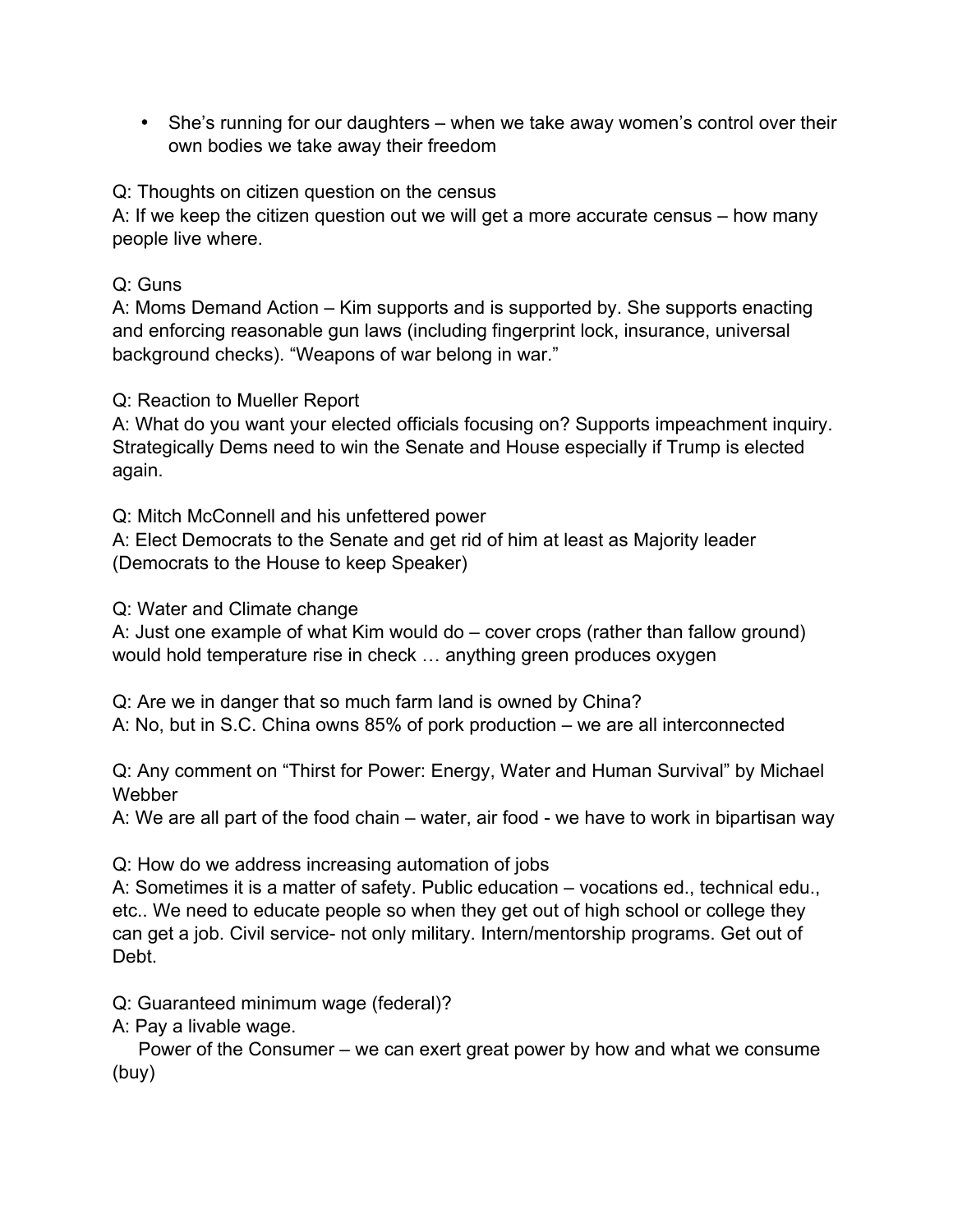Q: What is the answer to unemployment in rural America?

A: Broadband internet **everywhere**! Examples of what it would provide: education access, business access, tele-medicine. Drones could provide broadband in rural areas.

Q: Health Care A: Universal Health Care

Tip: In 2020 there will be no straight ballot vote so she suggests starting at the bottom of the ballot and working up.

### Q: Immigration

A: We have a documentation problem not an immigration problem. We have contributed to problems in Central and South America. We need to speed up our immigration process. Detention Centers look exactly like prisons in Iraq.

Kim is running for the Soul of America.

**Treasurer's Report** (Lorraine): \$2001.98 in WGG bank account.

### **Announcements:**

- Motion to approve reimbursement of WGG officers for out-of-pocket expenditures (e.g., supplies, copies, name tags, etc). No "No" votes were detected. Motion passed.
- WGG members should feel free to volunteer to work for Kim Olson's campaign. (Mary)
- The speaker for our July Meeting will be Nelson Linder, president of the NAACP of Austin.
- For those wanting to be deputized as Voluntary Deputy Registrars (VDRs), Mary will conduct a training class at 10:30, Saturday, June 15 at the First Unitarian Universalist Church, 4700 Grover Ave.
- If there is sufficient interest, Mary offered to conduct a short review at the end of a meeting between now and November to review the information of the Voter Registration Certificate.
- WGG member Kathi Thomas is running for Director District 4 of the Pederales Electric Cooperative Board. She asked for the support of any WGG members eligible to participate in the PEC elections for both herself